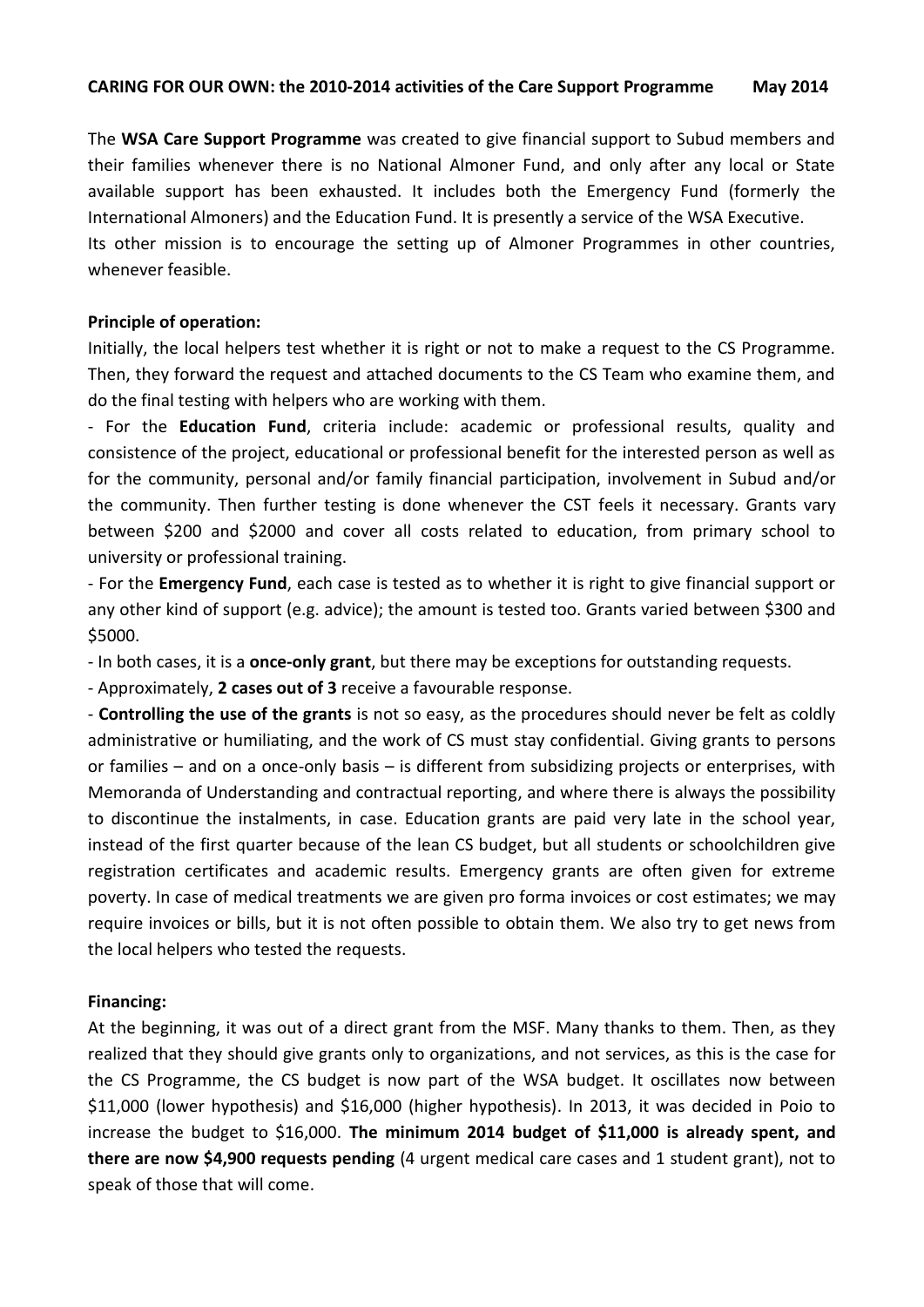# **The Team:**

There is a single CS Team, contrarily to before when there were separate Emergency and Education teams with a CS Coordinator. Now the members of the CST handle both kinds of requests.

Coordinator: Arnaud Delune - France (requests in French)

Claire Wells - UK Constanza Hudson - UK (requests in Spanish) Hakeem Naibi - Nigeria

There is no specific group of helpers; we do our testing with the helpers we are used to working with: Paris (men) and La Mayenne (ladies) for France, Montreal (ladies) for Canada.

A Big Thank You to all, not to forget Kumari Beck (who started the Education Fund, now Chair of SDIA), Annabella Ashby (former CS Coordinator), Sarah Becker and Sabariah Van Beek (Emergency Fund) and Renata Dunn (Education Fund, now Chair of Subud Canada).

# **Actions done:**

- CS request forms, documents and communication are now available in English, French and Spanish.

- In 2012, a letter was sent to the Zonal Reps, asking them to publicize the existence and availability of the CS Programme in their Zones, but with little results.

- In 2014, a questionnaire was sent to all the National Committees in order to know whether they had an Almoner Fund, or wanted to set up one, or simply knew about the WSA CS Programme.

The few answers received to this day show that many Subud Countries, including some developed ones, have no Almoner Fund and have got to appeal to the International for their own members; others, where Subud has existed for a very long time, did not even know of the CS existence. It also appears that the non-financial needs of the members are rather well understood and cared for.

- The array in annex is showing the CS activities between the 2010 and 2014 World Congresses.

To summarize them, the Education Fund granted \$26,060 to 56 students at all levels, and the Emergency Fund granted \$32,850 to 29 persons in very difficult personal situations, often for covering medical costs (especially in the DRC). It also shows that few countries are making requests to the CS Programme: the DRC uses 40% of the CS grants, but why almost no other African Subud country is requesting our services? Why is Colombia almost the sole South American country?

The minimum 2014 budget of \$11,000 is almost totally spent now, and the 2013-2014 education grants were paid in 2014 and not during the last quarter of 2013 as they should have been, due to the lack of funds.

# **Recommendations:**

- The CS Programme should appear in the WSA flow-charts, as this is not yet the case...

- "Caring for our members in need" should be acknowledged as a priority of the Subud Organisation at national and international levels – as well as the archives or the helpers' travels or the projects for the future.

- There should be an adequate Care Support budget (around \$20-25,000), enabling to respond to the known and estimated international needs, or